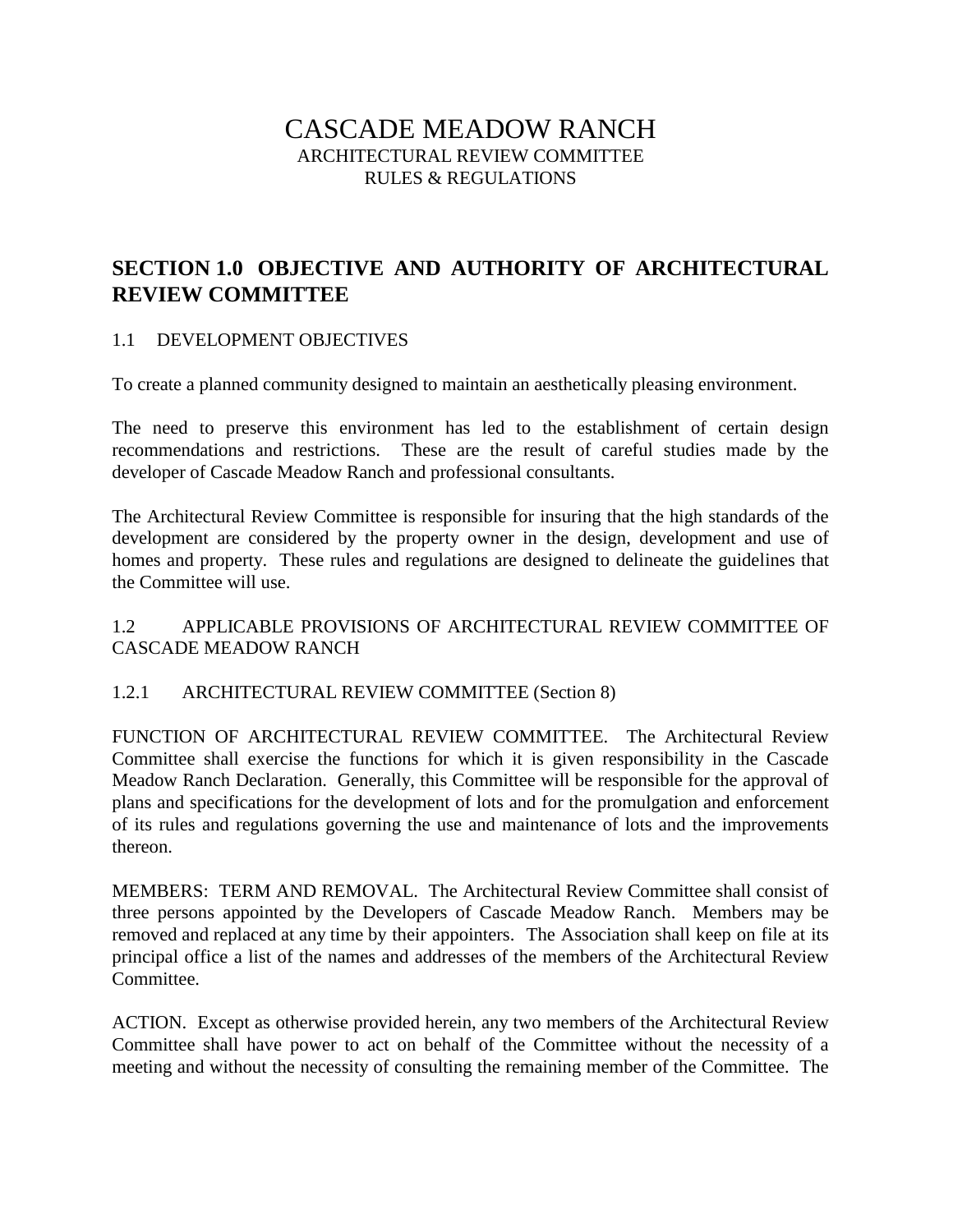Committee may render its decisions only by written instrument setting forth the action taken by the members consenting thereto.

FAILURE TO ACT. If at any time the Architectural Review Committee shall for any reason fail to function the Board of Directors of the Cascade Meadow Ranch Association shall have complete authority to serve as a pro tem Architectural Review Committee.

DUTIES AND RULES. The Architectural Review Committee shall consider and act upon all matters properly submitted to it pursuant to this Declaration. In furtherance of this function, the Architectural Review Committee may, by unanimous vote, from time to time and in its sole discretion adopt, amend and repeal rules and regulations to be known as the "Architectural Review Committee Rules" establishing its operating procedures and interpreting, detailing and implementing the provisions of the instruments pursuant to which it is charged with responsibility. The Architectural Review Committee may establish a reasonable fee to be paid to it to cover its costs incurred in considering and acting upon matters submitted to it. Such fees shall be paid to the Cascade Meadow Ranch Association. A current copy of the Architectural Review Committee Rules shall be kept on file at the principal office of Cascade Meadow Ranch at all times. Such rules shall have the same force and effect as if set forth herein.

NONWAIVER. Consent by the Architectural Review Committee to any matter proposed to it or within its jurisdiction shall not be deemed to constitute a precedent or waiver impairing its right to withhold approval as to any similar matter thereafter proposed or submitted to it for consent.

ESTOPPEL CERTIFICATE. Within 30 days after written demand therefore by an owner, the Architectural Review Committee shall execute and deliver to the lot owner requesting the same an estoppel certificate certifying with respect to the lot of such owner that as of the date of the certificate either (a) all improvements and other work within said lot comply with all restrictions and rules and regulations adopted in or pursuant to the Cascade Meadow Ranch declaration, or (b) that such improvements and work do not comply for reasons specified in the certificate. Any purchaser or mortgagee of a lot may rely on such certificate with respect to the matters set forth therein, such matters being conclusive against the Association and lot owners in Cascade Meadow Ranch.

LIABILITIES. Neither the Architectural Review Committee nor any member thereof shall be liable to any lot owner or the Association for any damage, loss, or prejudice suffered or claimed on account of any action or failure to act of the Committee or a member thereof, provided that only the member, in accordance with actual knowledge possessed by him, has acted in good faith.

1.2.2 POWERS OF PROPERTY MANAGER. In addition to such other powers as shall be given to or imposed upon him and by any Cascade Meadow Ranch declaration, the Cascade Meadow Ranch Property Manager shall have the following powers: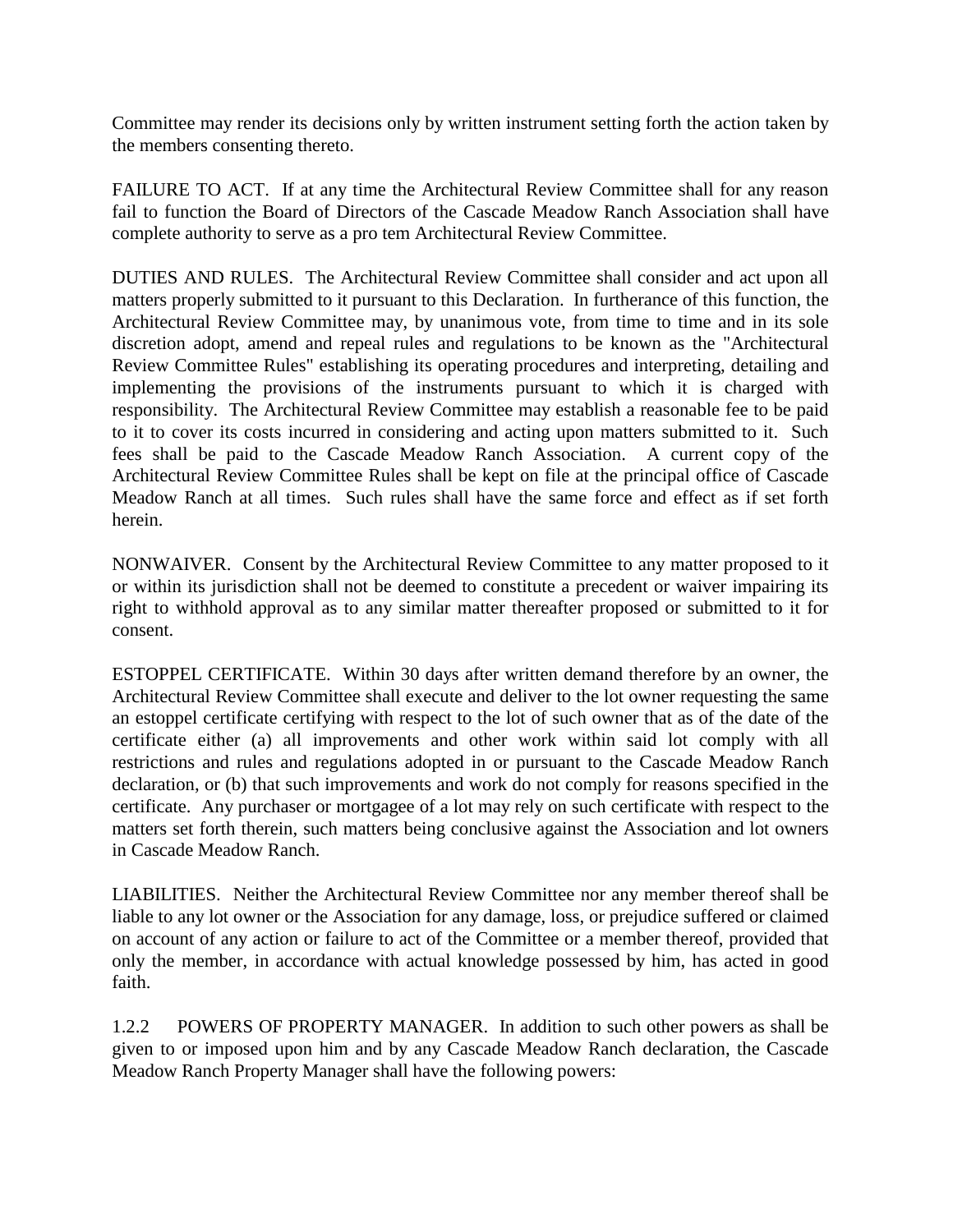(a) The enforcement of the Cascade Meadow Ranch Rules and Regulations and the enforcement of the Architectural Review Committee Rules and the decisions of the Architectural Review Committee.

#### 1.2.3 ENFORCEMENT

VIOLATION OF CASCADE MEADOW RANCH DECLARATION BY NON-QUALIFYING IMPROVEMENT. In the event any lot owner constructs or permits to be constructed on his lot an improvement contrary to the provisions of the Cascade Meadow Ranch declaration or in the event that a lot owner maintains or permits any improvement, condition or thing on his lot contrary to the provisions of the Cascade Meadow Ranch declaration, the Property Manager may no sooner than 60 days after delivery to such lot owner of written notice of the violation enter upon the offending lot and remove the cause of such violation, or alter, repair or change the item which is in violation of such declaration in such manner as to make it conform thereto. The Property Manager may charge such lot owner for the entire cost of the work done by him pursuant to this section. Such amounts shall become payable upon delivery by the Property Manager to the lot owner of notice of the amount due, and shall be paid into the Association's maintenance fund to the extent that the costs being reimbursed were paid out of the maintenance fund.

RIGHT OF ENTRY. The Property Manager or any member of the Architectural Review Committee may at any reasonable time, and from time to time at reasonable intervals, enter upon any lot within Cascade Meadow Ranch for the purpose of determining whether or not the use of such lot or any improvement thereon is then in compliance with the Architectural Review Committee or any Cascade Meadow Ranch declaration. No such entry shall be deemed to constitute a trespass or otherwise to create any right of action in the lot owner or occupant of such parcel.

EXPENSES AND ATTORNEY'S FEES. In the event that the Association shall bring any suit or action to enforce any provision contained in the Declaration or in the Architectural Review Committee Rules & Regulations to collect any money due to it hereunder or to foreclose a lien, the defendant in such suit or action shall pay to the Association all costs and expenses which the Association shall incur in connection with such suit or action, including a foreclosure title report, and such amount as the court may determine to be reasonable as attorney's fees therein, including attorneys' fees incurred in connection with any appeal from a decision of the trial court or an intermediate appellate court.

## 1.3 CONSTRUCTION AND ALTERATION OF IMPROVEMENTS IN PRIVATE AREAS

### 1.3.1 GENERAL USE RESTRICTIONS

These Architectural Review Committee Rules & Regulations provide herein that no person shall construct or reconstruct any improvement on any lot or alter or refinish the exterior of any improvement on any lot, make any change in any lot, whether by excavation, fill, alteration or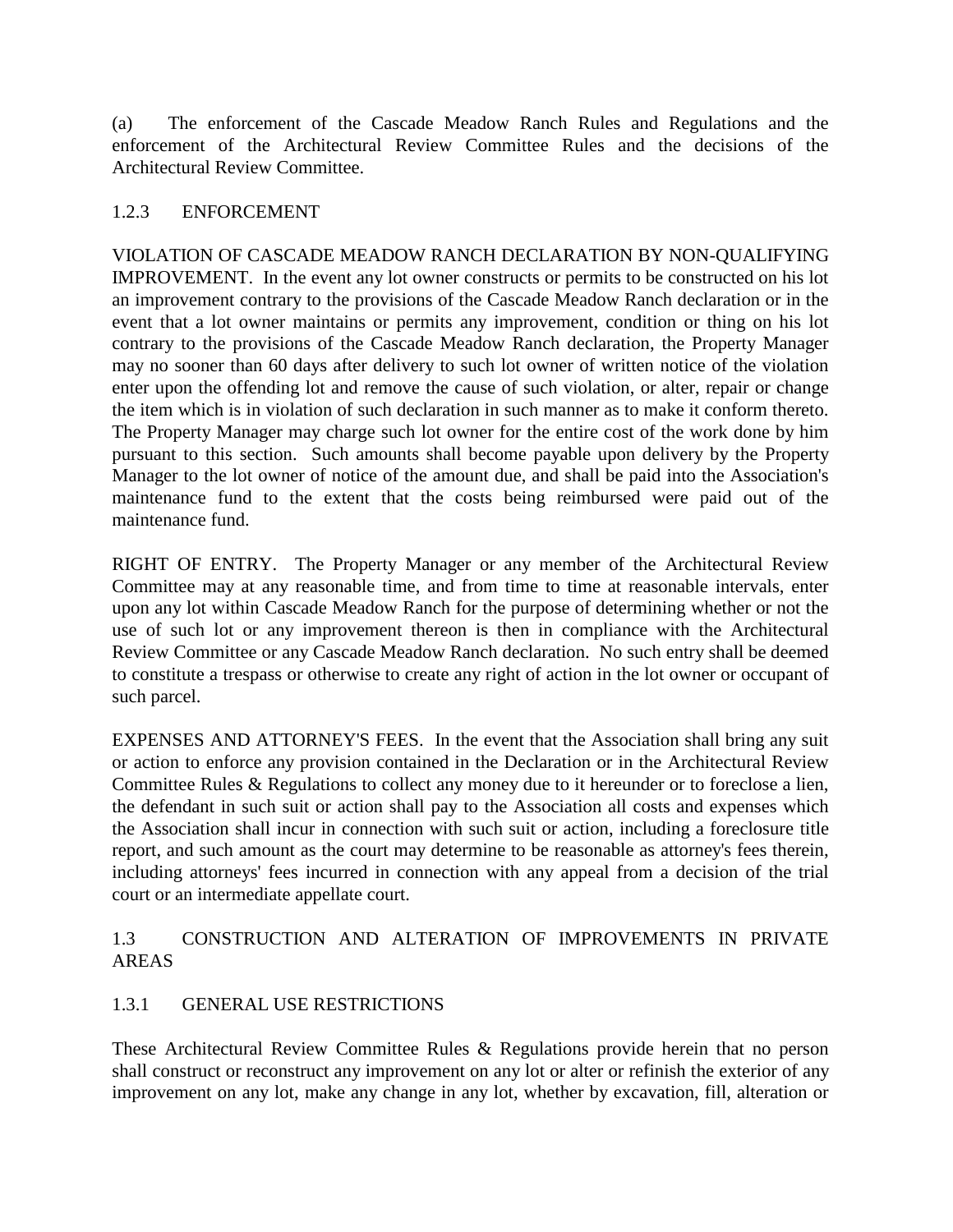existing drainage, or the cutting or removal of vegetation, shrubs or trees, install a utility outside antenna or other outside wire on a lot, asphalt a drive or parking area, unless such person has first obtained the consent thereto of the Architectural Review Committee. The Architectural Review Committee is also influenced by the "suggested building area" found in each lot description given to the buyer at the time of sale.

1.3.2 ARCHITECTURAL REVIEW COMMITTEE CONSENT. In any application submitted to the Architectural Review Committee these rules and regulations shall apply as if set forth in any applicable declaration.

# **SECTION 2.0 PROCEDURES**

## 2.1 MEMBERSHIP

2.1.1 TERM AND REMOVAL. The Architectural Review Committee shall consist of three persons appointed by the Developer of Cascade Meadow Ranch. Members may be removed and replaced at any time by their appointer. The Property Manager shall keep on file at the principal office a list of the names and addresses of the members of the Architectural Review Committee.

2.1.2 TERM. At the first regularly scheduled meeting of the Architectural Review Committee following the adoption of these rules and regulations, the members shall elect two members for two year terms, one member for one year, with all terms thereafter being for two years when filling vacancies caused by expirations of terms. Members may be re-appointed to consecutive terms.

2.1.3 VACANCIES. Vacancies in the members of the Architectural Review Committee shall be filled by the Developer. The remaining terms of the vacancies filled shall be served by the members so appointed.

2.1.4 ATTENDANCE. If any member shall have two unexcused absences in regularly scheduled successive meetings, that member may be removed from office by the members of the committee and a new member shall be appointed.

## 2.2 MEETINGS

2.2.1 PLACE OF MEETING. All meetings of the Architectural Review Committee shall be held at the Ranch Clubhouse unless the members elect to hold a meeting at a different location, at which time notice of the change shall be posted at the Clubhouse.

2.2.2 REGULAR MEETINGS. A regular meeting of the committee shall be held on the first Monday of each month during the year, except when the first Monday falls upon a legal holiday in which case the meeting shall be held on the following Monday which is not a legal holiday.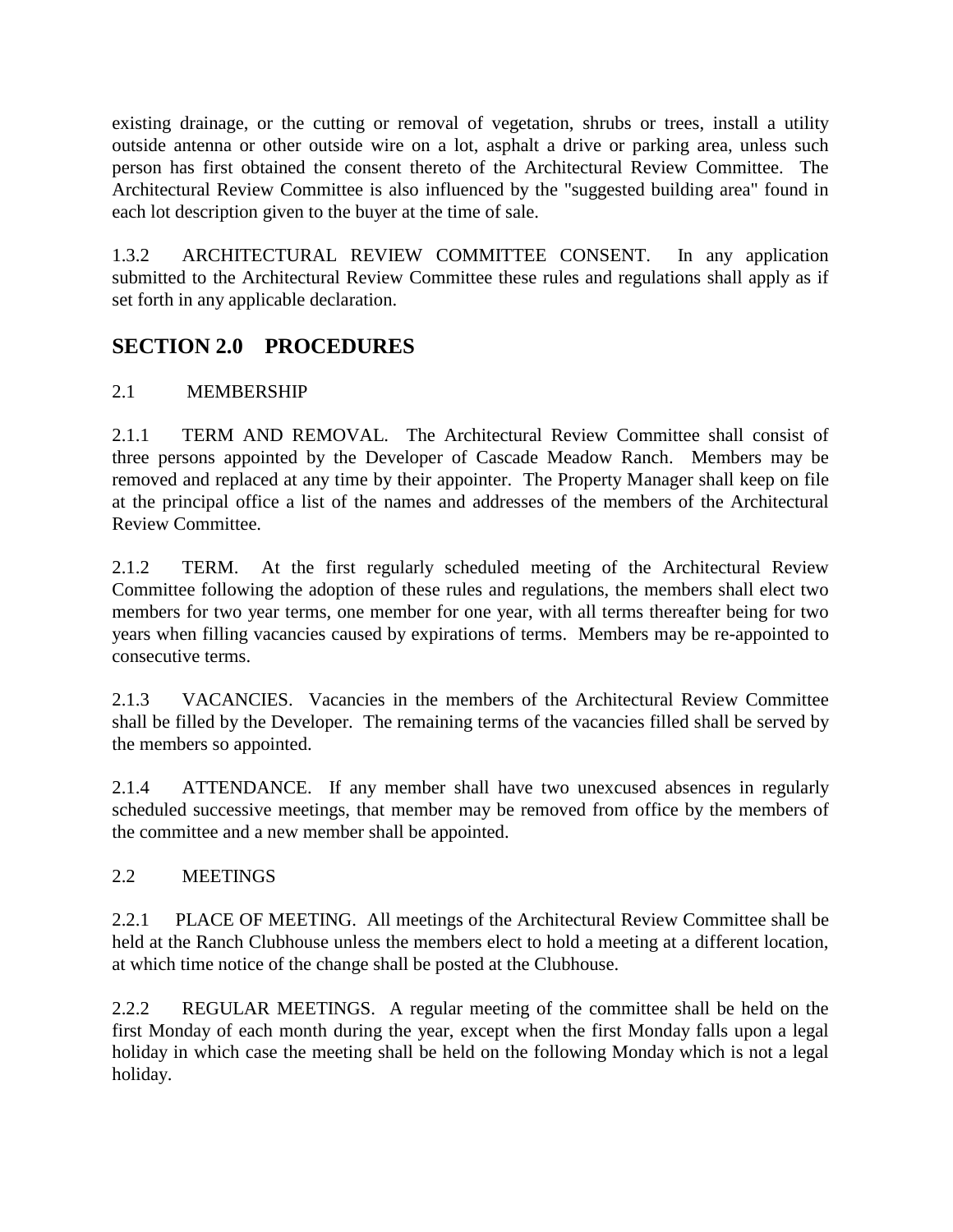2.2.3 SPECIAL MEETINGS. Special meetings may be called by the chairperson of the committee at the request of at least two members, or at the chairperson's discretion. The special meetings may be held at such reasonable times and places as the chairperson may determine, and shall be limited to only those items of business described in the notice of such special meeting.

2.2.4 NOTICES. No notice need be given for regular meetings held pursuant to Section 2.2.1. Notice of special meetings shall be given at least two days prior to the time of the meeting and shall include all business to be considered at such meeting. Attendance at a meeting shall constitute a waiver of notice thereof. Notice of the special meetings shall be posted at the Clubhouse and each member shall be notified by mail of the meeting.

2.2.5 QUORUM. A majority of the members shall constitute a quorum.

## 2.3 ARCHITECTURAL REVIEW COMMITTEE STRUCTURE

2.3.1 DESIGNATION AND ELECTION. The principal person of the committee shall be a chairperson of the committee. The chairperson of the committee shall be elected annually by the members at the first regular meeting of each calendar year and shall hold office for a term of one year.

2.3.2 CHAIRPERSON. The chairperson shall preside at all meetings of the committee, and shall have the general powers and duties which are set forth in these rules and regulations.

2.3.3 SECRETARY. The secretary shall be the Property Manager, unless otherwise filled by a member of the committee, and shall be a non-voting position. The secretary shall keep the minutes of all meetings of the committee; shall serve notice of any such meeting; shall keep appropriate records of the names and addresses of the members; and shall perform further duties of the office of secretary as set forth in these rules and regulations.

## 2.4 AMENDMENTS OF RULES AND REGULATIONS

These rules and regulations may be amended by a unanimous vote of the members of the committee voting in person or by proxy at any special or regular meeting, providing that a quorum is present. Amendments may be proposed by any member of the committee. A statement of any proposed amendment shall accompany the notice of any regular or special meeting and such proposed amendment shall be voted upon.

## 2.5 NOTIFICATION OF ARCHITECTURAL REVIEW COMMITTET ACTION

Minutes of all of the meetings of the Architectural Review Committee shall be on file in the office of the Property Manager of Cascade Meadow Ranch. Any amendments of the rules and regulations of the Architectural Review Committee shall be posted at the Cascade Meadow Ranch Clubhouse for a period of not less than 30 days.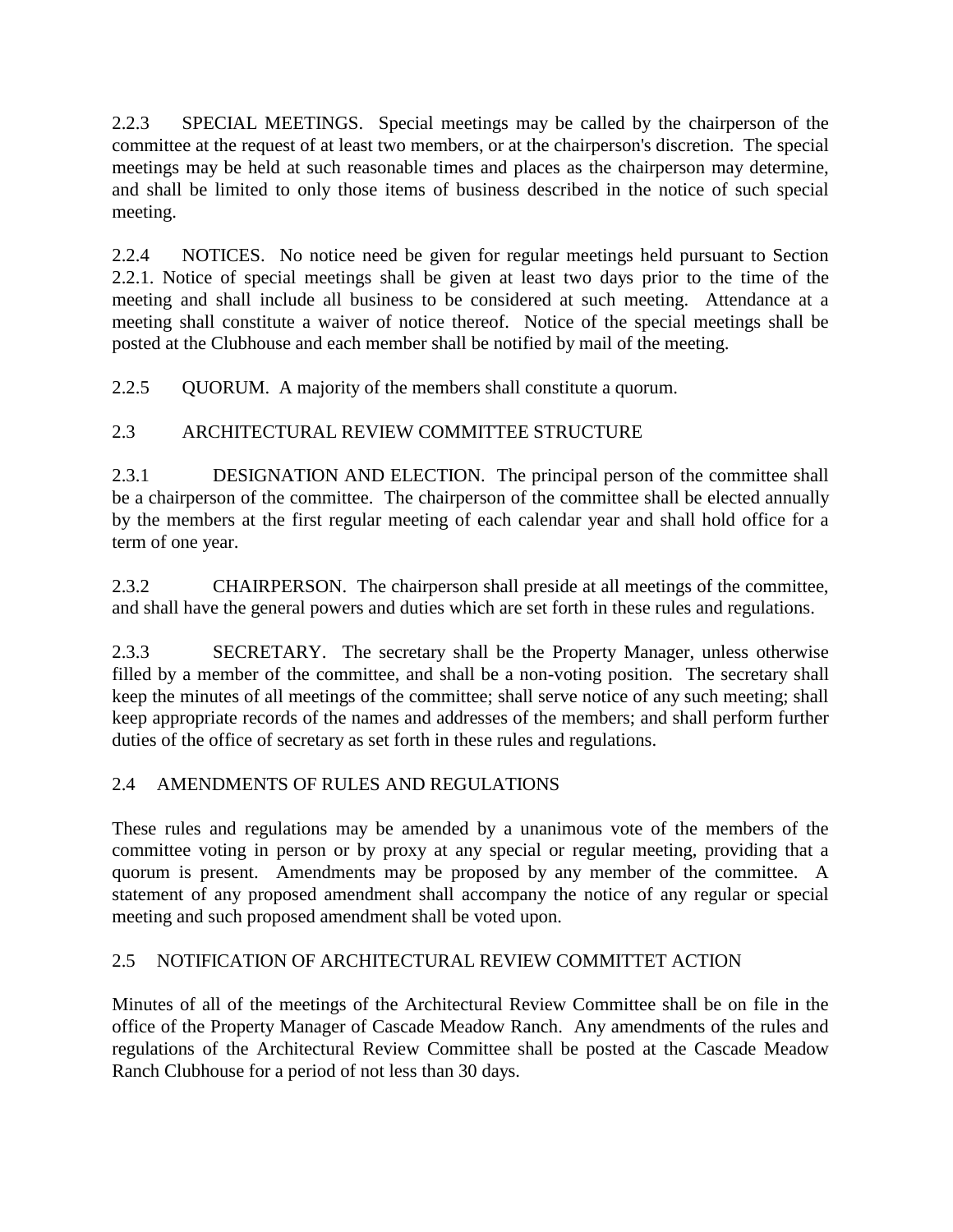# **SECTION 3.0 SUBMITTAL AND APPROVAL PROCEDURES**

## 3.1 NEW CONSTRUCTION SUBMITTALS

## 3.1.1 PRELIMINARY APPROVAL

(a) PURPOSE. The purpose of preliminary approval is to review designs at the preliminary stage to give the committee a chance to comment on designs which may not be in keeping with the concepts of the Ranch, or designs which could' be duplications or similarities of others. The purpose will be to advise the owner of changes that may be requested by the committee before additional amounts of time and money are expended.

(b) SITE PLAN. Application for preliminary approval shall include a complete site plan at a minimum scale of 1" equals 20'. The site plan shall include the perimeter dimensions of the lot, the suggested building locations as designated by the developer, the location of easements and setbacks as shown on the applicable subdivision plat.

(c) BUILDING ELEVATIONS. Four elevations at a scale of  $\frac{1}{4}$  equals 1 shall be submitted showing the proposed improvement.

(d) FLOOR PLAN. A floor plan of a scale of 1/4" equals 1' shall be submitted showing the proposed improvement.

(e) FEE. The application shall be accompanied by the Architectural Review Committee Submittal Form but no fee is required for preliminary approval. The Architectural Review Committee Submittal Form shall also specify the name, address, and phone number of the designer.

(f) NOTIFICATION OF ACTION. The owner shall be notified of the action of the committee within one week following the next regularly scheduled Architectural Review Committee meeting after the date of submittal.

(g) PURPOSE OF APPROVAL. The preliminary approval shall not be deemed to be approval for the construction of the improvement.

(h) EXPIRATION DATE OF APPROVAL. The preliminary approval shall be valid for a period of six months, at which time it shall expire.

### 3.1.2 CONSTRUCTION APPROVAL

(a) PURPOSE. Before any improvement may be constructed at Cascade Meadow Ranch, the owner must obtain a construction approval letter from the Architectural Review Committee. The purpose of this section is to set forth the requirements for obtaining such an approval.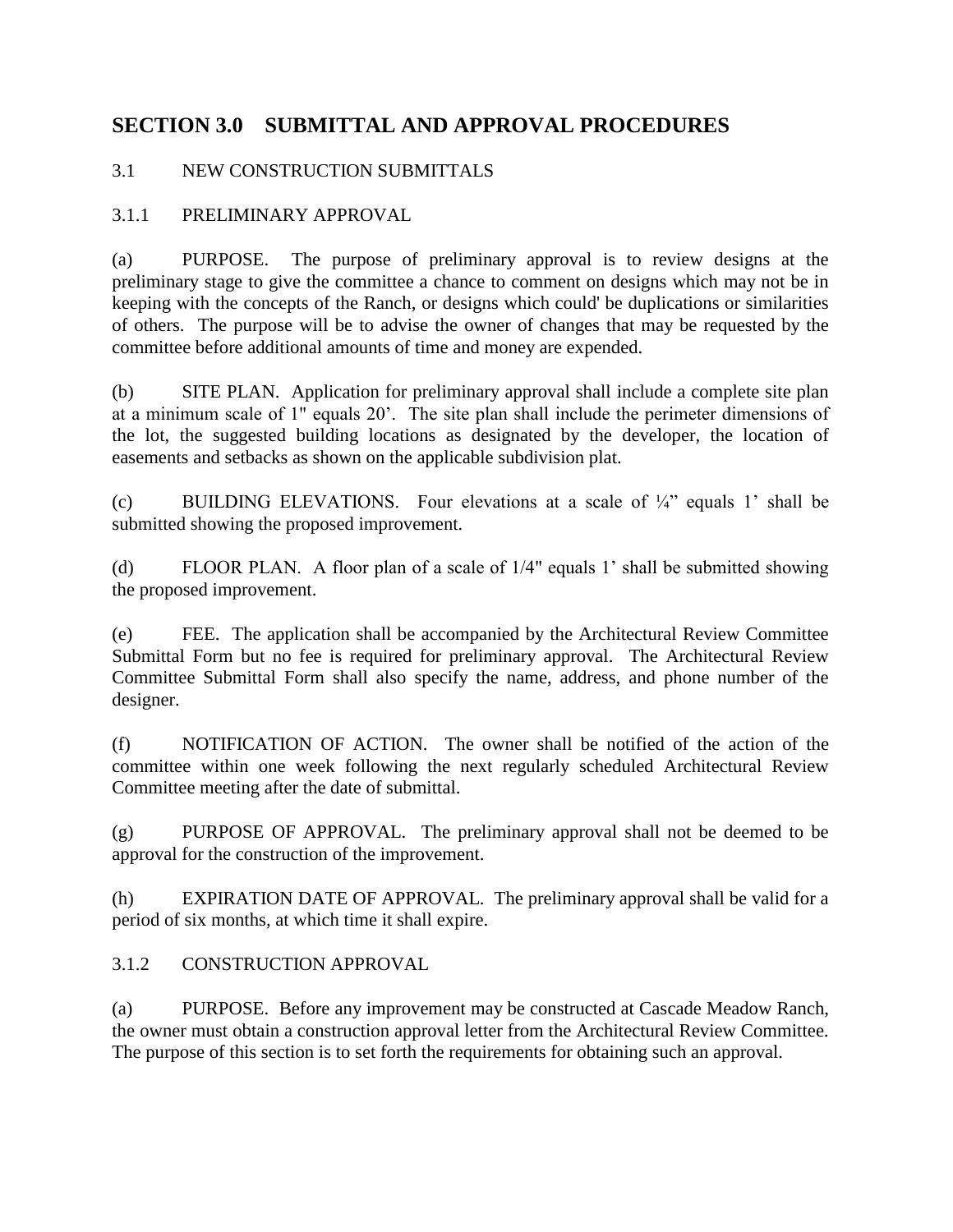(b) SITE PLAN. The application must be submitted with a complete site plan with a scale of 1' equals 20' which shows the exterior perimeter of the lot, any significant topographical features, proposed location of all driveways and pathways and easements and setbacks as shown on the applicable subdivision plat. All water, sewer, and power lines (trenches) must be shown along with any proposed material delivery routes on the home site other than the driveway.

(c) BUILDING ELEVATIONS. Four elevations shall be submitted showing the location of the improvement as proposed to be located on the lot, and shall be at a scale of 1/4" equals 1'.

(d) FLOOR PLANS. Floor plans for the proposed improvement shall be submitted at a scale of 1/4" equals 1' floor shall be designated as well as the total square footage of the proposed plan.

(e) SUBMITTAL FORM. The Cascade Meadow Ranch Architectural Review Committee Submittal Form must be completed and submitted at the time of the application. The Submittal Form shall constitute an agreement between the owner, Cascade Meadow Ranch Association and the ARC. Any deviations from the Submittal Form which are not approved by the ARC shall constitute a violation and will be dealt with at the discretion of the ARC.

(f) STRING LAYOUT. The owner shall be responsible for providing a string layout on the lot of the buildings, driveway, and parking on the site and property lines.

(g) SUBMITTAL DEADLINE. The Submittal Form, fee, site plan, elevations and floor plan must be submitted to the Architectural Review Committee Secretary no later than the Monday prior to the meeting. If the submittal is received after this date, preliminary review only will be considered.

(h) INSPECTION. Submittal of an application is authority for the Architectural Review Committee to make a physical on-site inspection of the proposed lot and improvements. In addition thereto, the owner shall be responsible for notifying the Architectural Review Committee of when construction of the proposed improvement is complete, at which time the Architectural Review Committee shall again make an inspection to verify compliance with the plan as submitted.

(I) FEE. The application shall be submitted with the required fee in an amount set by the Committee.

(j) NOTIFICATION OF ACTION. The owner shall be notified of the action of the Committee one week after the next scheduled Architectural Review Committee meeting after the date of submittal.

(k) EXPIRATION DATE OF APPROVAL. The construction approval shall be valid for a period of one year at which time it shall expire.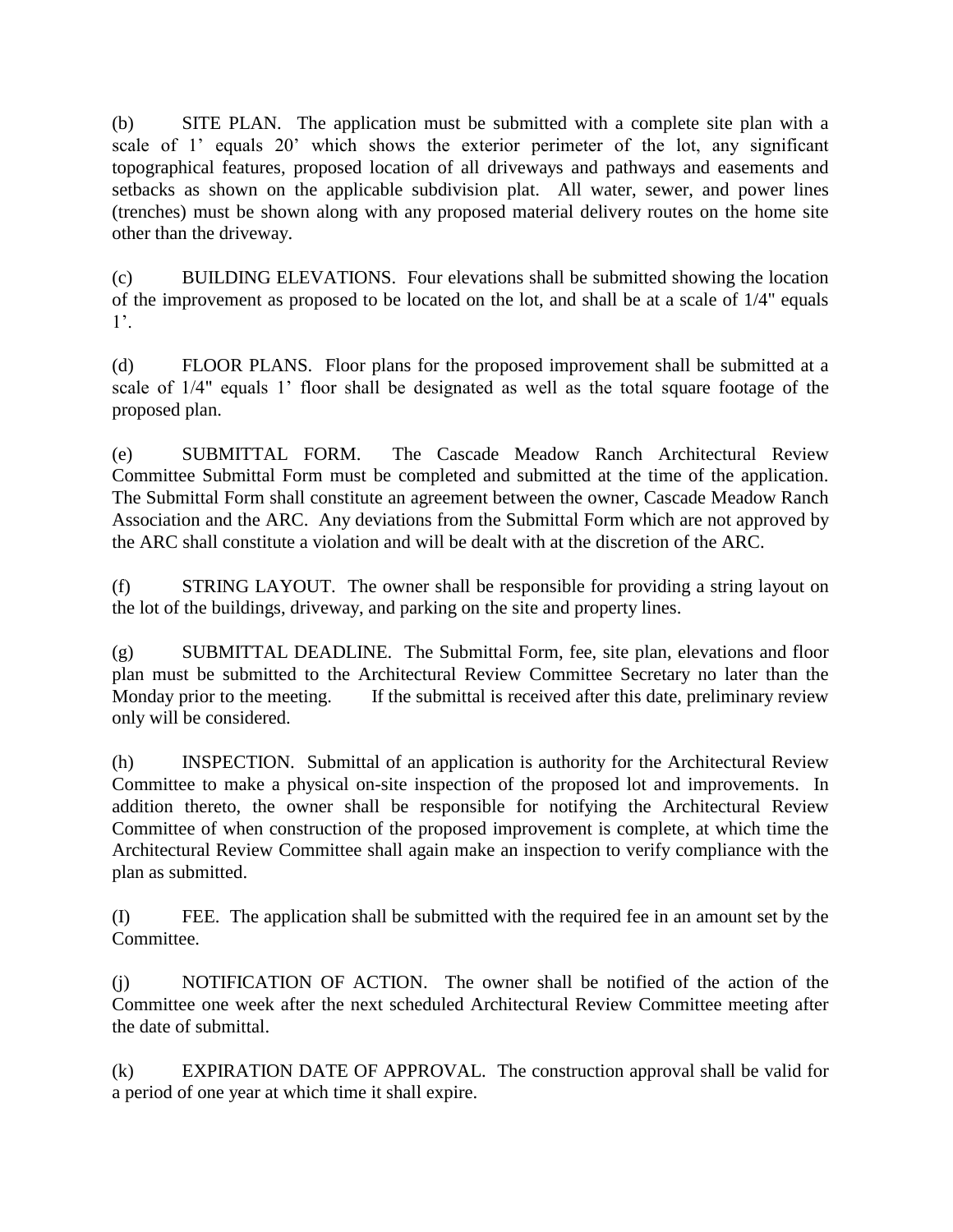(1) APPROVAL. Kept on file with the Architectural Review Committee.

### 3.1.3 ALTERATION APPROVAL

(a) PURPOSE. Before any improvement on Cascade Meadow Ranch may be altered or refinished, whether by excavation, fill, alteration of existing drainage or the cutting or removal of existing vegetation, shrubs or trees, asphalt a drive or parking area, and so forth, such alteration must be approved by the Architectural Review Committee. The purpose of this section is to outline the steps required for such alteration approval.

(b) ELEVATIONS. The elevations of the proposed improvement as necessary to fully depict the proposed improvement shall be submitted with the application.

(c) SITE PLAN. A site plan shall be submitted at a scale of 1" equals 201 of the proposed alteration.

(d) FLOOR PLANS. If applicable, a floor plan at a scale of 1/411 equals 11 shall be submitted showing the square footage.

(e) SUBMITTAL FORMS. The Submittal shall be accompanied by the Cascade Meadow Ranch Architectural Review Committee Submittal Form.

(f) STRING LAYOUT. The owner will be responsible for providing a string layout of any proposed alteration to a building.

(g) SUBMITTAL DEADLINE. The Submittal Form, fee, site plan, elevations and floor plan must be submitted to the Architectural Review Committee or Property Manager no later than the Monday prior to the meeting. If the submittal is received after this date, preliminary review only will be considered.

(h) REPAINTING OR RESTAINING. Repainting or regaining must include a submittal of the paint chips of the requested color.

(I) INSPECTION. Submittal of the application shall be authorization to the Architectural Review Committee to make physical on-site inspection of the lot where the proposed alteration is to be completed. The owner is responsible for notifying the Architectural Review Committee of completion of the proposed alteration.

(j) FEE. The application shall be submitted with the required fee in an amount set by the Committee.

(k) NOTIFICATION OF ACTION. The owner shall be notified of the action of the Committee one week after the next regularly scheduled Architectural Review Committee meeting after the date of submittal.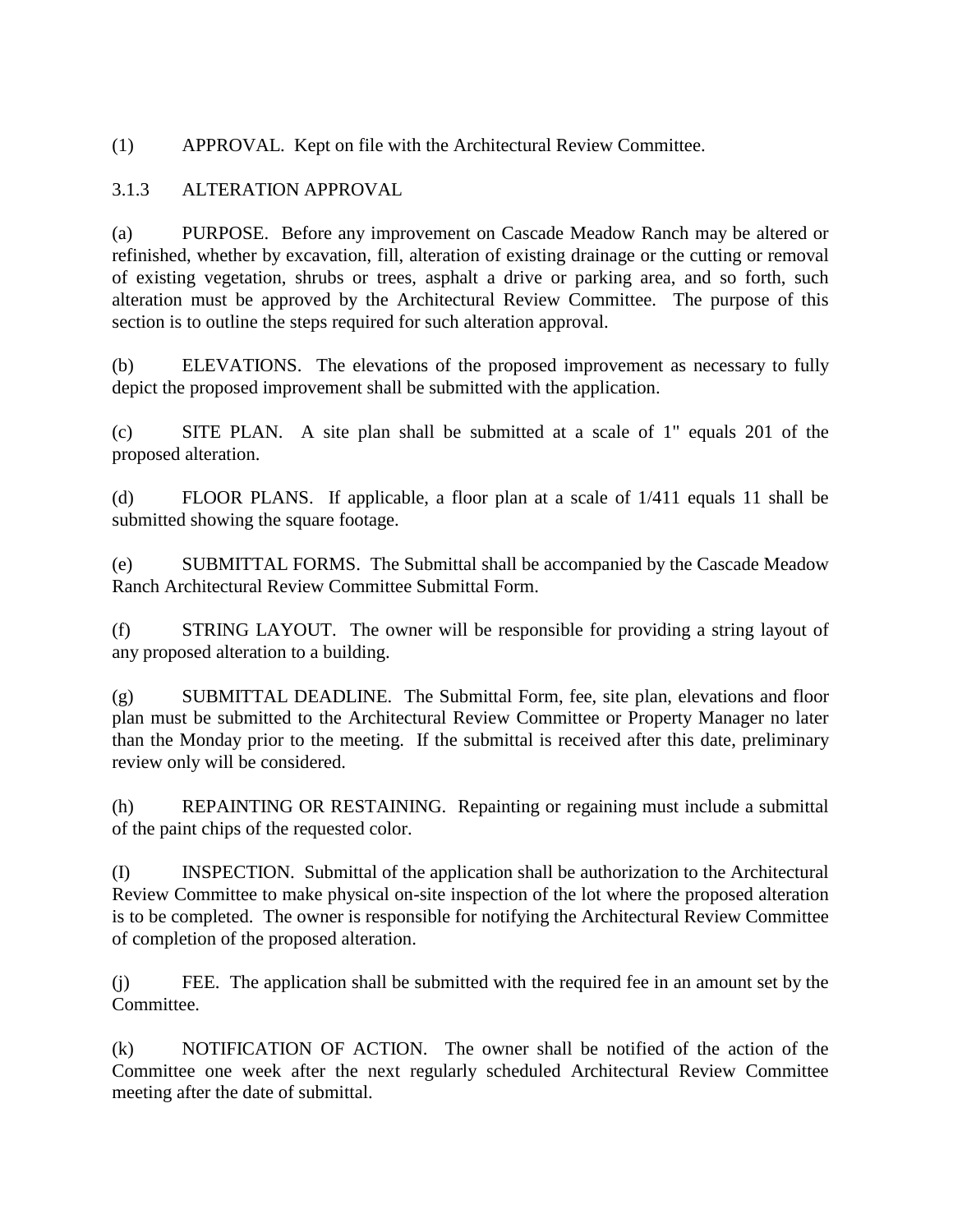(1) EXPIRATION DATE OF APPROVAL. The alteration approval shall be valid for a period of six months, at which time it shall expire.

(m) APPROVAL. Kept on file with Architectural Review Committee.

SECTION 4.0 DESIGN CONSIDERATIONS

# **4.1 DESIGN CONSIDERATIONS**

4.1.1 CLIMATE. The climate of Cascade Meadow Ranch differs greatly with each season. Summertime temperatures can reach as high as 90' Fahrenheit with a daytime average of approximately 750 Fahrenheit. Wintertime average temperatures are between 300 and 40' Fahrenheit with infrequent period records of 200 below 0 Fahrenheit. Insulation, heating systems, foundations and sewer and water service should be installed based upon these temperature differentials. Because of the existing frost depth, all foundations should extend to a minimum depth of approximately 20" below finished grade with sewer and water services installed at the same depth. Annual precipitation is approximately 15" per year. Consideration should be given to snow and ice dam buildup in roof designs. Roofs, clerestories, skylights and decks should be designed based upon accumulative snow depths in excess of 21.

4.1.2 SOIL CONDITIONS. In general, soils are light and porous and are composed principally of pumice and light volcanic soils with an estimated bearing capacity of 2000 pounds per square foot. Some areas are subject to rock outcropping which

Will necessarily preclude basements or unusually deep excavations.

4.1.3 DRAINAGE. The existing drainage on each lot should be carefully considered when siting an improvement. The natural drainage pattern should be preserved if at all possible.

4.1.4 UTILITIES. Electric power is available at Cascade Meadow Ranch from Central Electric Cooperative. Heating oil and propane gas are available from local suppliers. Natural gas is not available at the Ranch. Telephone service is available from United Telephone Company.

4.1.5 VEGETATION. Certain plants and trees are indigenous to the Cascade Meadow Ranch area and have been found to grow well in this location. Assistance in choosing plants and trees will be provided by the Architectural Review Committee upon

### Request.

4.1.6 DESCHUTES COUNTY REQUIREMENTS. Deschutes County has adopted he uniform Building Code with State of Oregon modifications. Deschutes County requires that a building permit be obtained prior to beginning construction of any improvement or making any additions or changes to an existing structure.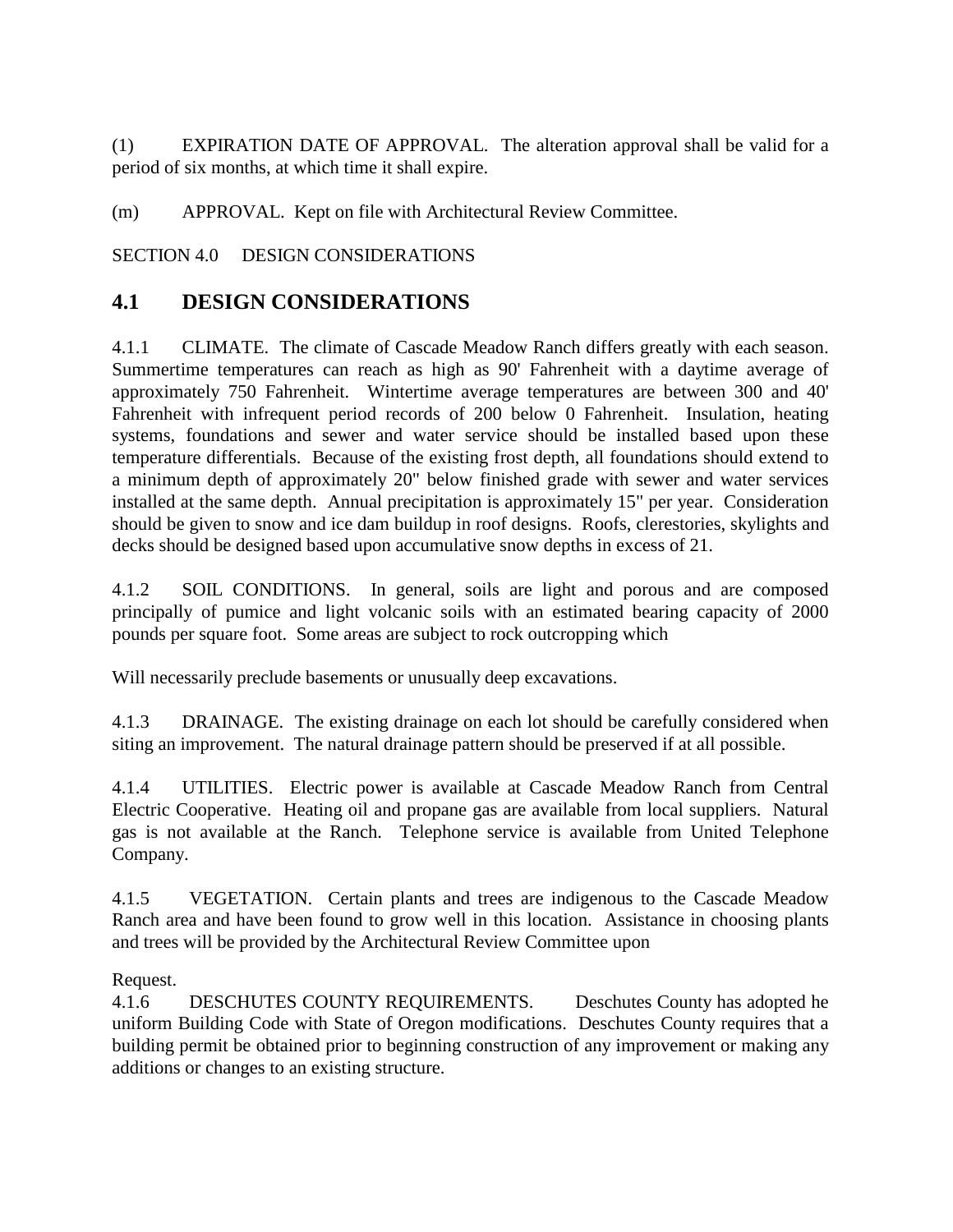### 4.2 ARCHITECTURAL RULES

4.2.1 ACCESSORY BUILDINGS. Only buildings to be used as temporary construction shelters may be erected on a lot prior to construction of the main residence building. Structures such as dog houses and/or runs, tool sheds, etc., which are not pertinent to the dwelling structure, but are intended for permanent or semi-permanent use, are not specifically prohibited. However, the structures are subject to Architectural Review Committee approval.

4.2.2 ADJACENT PRIVATE PROPERTY. Adjacent private or common property may not be used for access to any construction site under any circumstances. Adjacent property, common property, or streets may also not be used as a parking lot by any contractor or subcontractor working on the lot. Damage to adjacent property shall be the responsibility of the lot owner and general contractor.

4.2.3 ANTENNAS. Antennas, satellite dishes, or any other electronic device will not be permitted without special Architectural Review Committee approval. If approval is granted, the device shall not be visible from any neighboring property, road or common area.

4.2.4 BUILDABLE AREA. Each building site in Cascade Meadow Ranch contains an established and documented building area chosen for its privacy and orientation. This area is a circle 200' in diameter with the center of the circle being determined by a building site stake. This is a primary criteria for approval; however, depending on design and other factors, the Architectural Review Committee may consider a variance.

4.2.5 BUILDING SIZE AND HEIGHT. Building height limitation may be imposed by the Architectural Review Committee in order to preserve views from neighboring homes into common areas and to minimize the impact of structures on sensitive natural areas of the Ranch. The square footage of any residential structure shall be a minimum of 1500 square feet on the ground floor.

4.2.6 CHIMNEYS. All exterior chimneys may be of wood, masonry or metal. A metal chimney must be of such a color as to blend in aesthetically with the residence and will be subject to approval by the Architectural Review Committee.

4.2.7 CLOTHESLINES. Exterior clotheslines, clothes racks, etc., must be located in screened service yards and out of view from neighboring properties or common areas.

4.2.8 DRIVEWAYS. Driveway cuts onto Ranch roads will be limited to one per lot, unless otherwise approved by the Architectural Review Committee. The maximum entrance widths shall be 121. Concrete or unit masonry may be used on driveways.

4.2.9 DUPLICATION. No exact plans in appearance will be allowed by the Architectural Review Committee.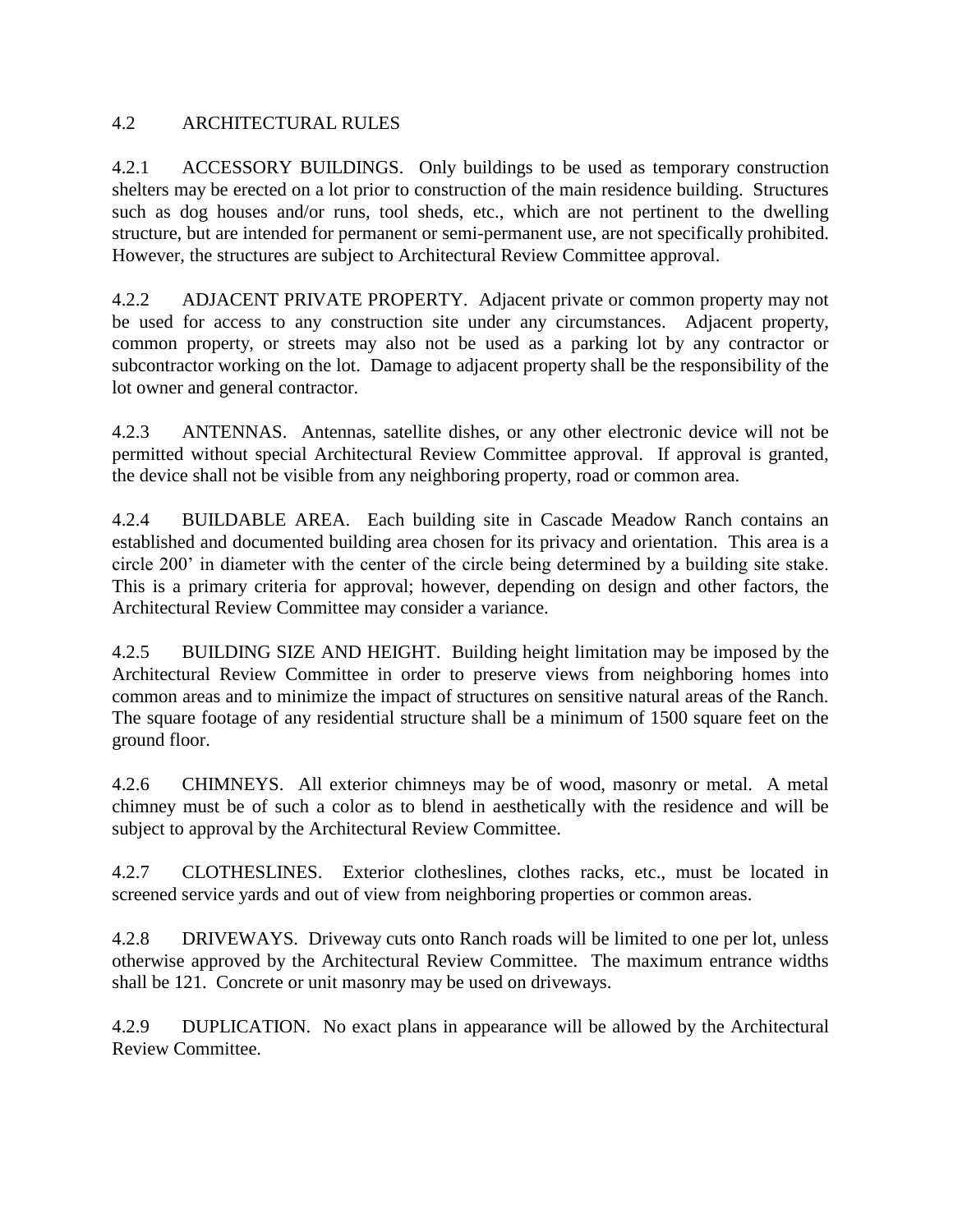4.2.10 EXCAVATION. All excavation must be done so as to create a minimum disturbance on the site. All dirt and debris as a result of excavation must be removed from the site.

4.2.11 EXTERIOR LIGHTING. All exterior lighting plans must be submitted with construction approval or alteration approval submittals. Exterior lighting which can be seen from the roads, the common areas, or a neighboring home site must be indirect. Colored light sources and decorative and/or landscape lighting shall be permitted upon approval of the Architectural Review Committee.

4.2.12 EXTERIOR WALLS AND TRIMS. Exterior wall coverings are restricted to wood, masonry (brick, stone), and stucco. All exterior sidings and colors are subject to approval by the Architectural Review Committee (this includes any refinishing of any kind of exterior work done on walls and trim). All reflective metal such as chimneystacks, flashings, exhaust vents and pipes must be painted to match or blend with surrounding materials. All such colors are also subject to approval by the Architectural Review Committee.

Aluminum windows, doorframes, and skylights must be bronzed anodized.

Steel window and doorframes must be painted to match or blend with surrounding materials. Colors are subject to approval by the Architectural Review Committee.

The use of plywood siding is prohibited.

4.2.13 FENCING. A fence is defined as a structural barrier which separates one space from another to define property boundaries or which is constructed for ornamental purposes regardless of height; provided, however, that it shall not include architectural extensions of the structure designed as screening for parking, wood storage, garbage disposal areas, and other service areas. However, any such architectural extensions are subject to Architectural Review Committee approval.

Fences on individual lots shall be limited to post and rail design, not to exceed 31 in height. No painted fences will be allowed without Architectural Review Committee approval.

4.2.14 FIRE HAZARDS. Exterior fires are not allowed during the fire season as outlined by the Oregon State Forestry and the U.S. Forest Service regulations. All other exterior fires are authorized only by permit from the Oregon Department of Forestry. Each owner of private areas within the Ranch shall be responsible for emanating any additional fire hazards on his property, such as downed timber, excess ground cover, pine needles and thinning of dense thickets of trees. Any extensive clearing must be submitted to the Committee for approval.

4.2.15 FOUNDATIONS. Deschutes County requires that footage be placed at least 20" below finished grade for protection against heaving due to frost conditions. The load bearing capacity of soil should be examined on the particular site. Continuous foundations should be outside the drip line of all trees which are to remain on the lot. A point foundation should be considered if the building is to be placed closer than the drip line to the trees. The foundations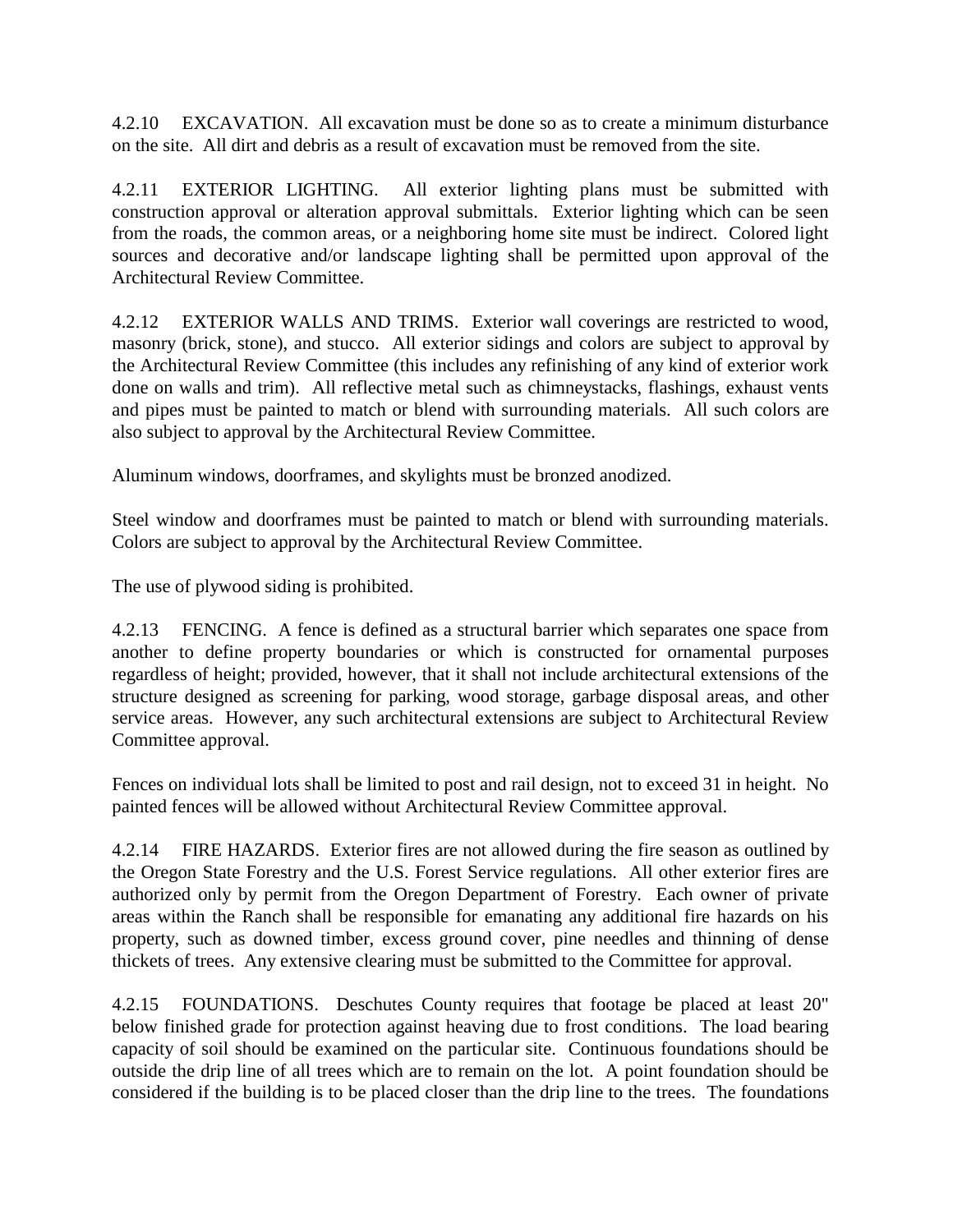should be installed in such a way as to avoid cutting the roots of major trees. Concrete block foundations shall not be permitted.

4.2.16 GARAGES AND CARPORTS. Consideration should be given to relating the design of the carport or garage to that of the residence. Carports are not to be used for the storage of boats, recreational vehicles, garbage cans or other personal belongings.

4.2.17 GARBAGE CANS. All garbage cans must be placed in areas screened from the view of adjoining property, roads, and common areas or contained within a structure of the same siding as the residence, and shall be designed so as to provide outside access. Any such structure must first be approved by the Architectural Review Committee.

4.2.18 HEATING AND COOLING SYSTEMS. All interior or exterior heating and cooling systems must be screened from the view of neighboring property, roads, and the common area. If complaints are issued from neighboring property owners regarding noise, it will be the owner's responsibility to remove the problem in a timely manner.

4.2.19 HOURS OF CONSTRUCTION OPERATION. Hours of construction operation are to be limited to 7 a.m. to 7 p.m. Monday through Saturday.

4.2.20 MAILBOXES. Mailboxes shall be at the main entry and will be provided by the Developer.

4.2.21 MULTI-FAMILY DWELLINGS, DUPLEXES AND ATTACHED APARTMENTS. Multi-family dwellings, duplexes, and attached apartments are not permitted at Cascade Meadow Ranch. These types of units are in violation of applicable Deschutes County Zoning Ordinances. Only one kitchen per unit will be approved by the Architectural Review Committee.

4.2.22 PARKING. Homeowners parking must be in a garage or carport. A minimum of two guest parking spaces shall be required for each residential home-site. Camping trailers, trucks, recreational vehicles, campers, boats, boat trailers, and motor homes must be parked in the compound specifically designated for such vehicles.

4.2.23 PREFABRICATED HOUSING. Prefabricated housing is prohibited. No geodesic dome houses will be allowed.

4.2.24 ROOFS. Roof coverings are not restricted. However, roof colors are restricted to natural colors that harmonize with house design and surrounding landscape and all colors and materials are subject to approval by the Architectural Review Committee. Flat roofs are not permitted.

All roofs shall be designed to accommodate the maximum snow loads as required by the Deschutes County Uniform Building Code. Roofs should be designed to protect against ice and snow dams and to prevent accumulations of snow.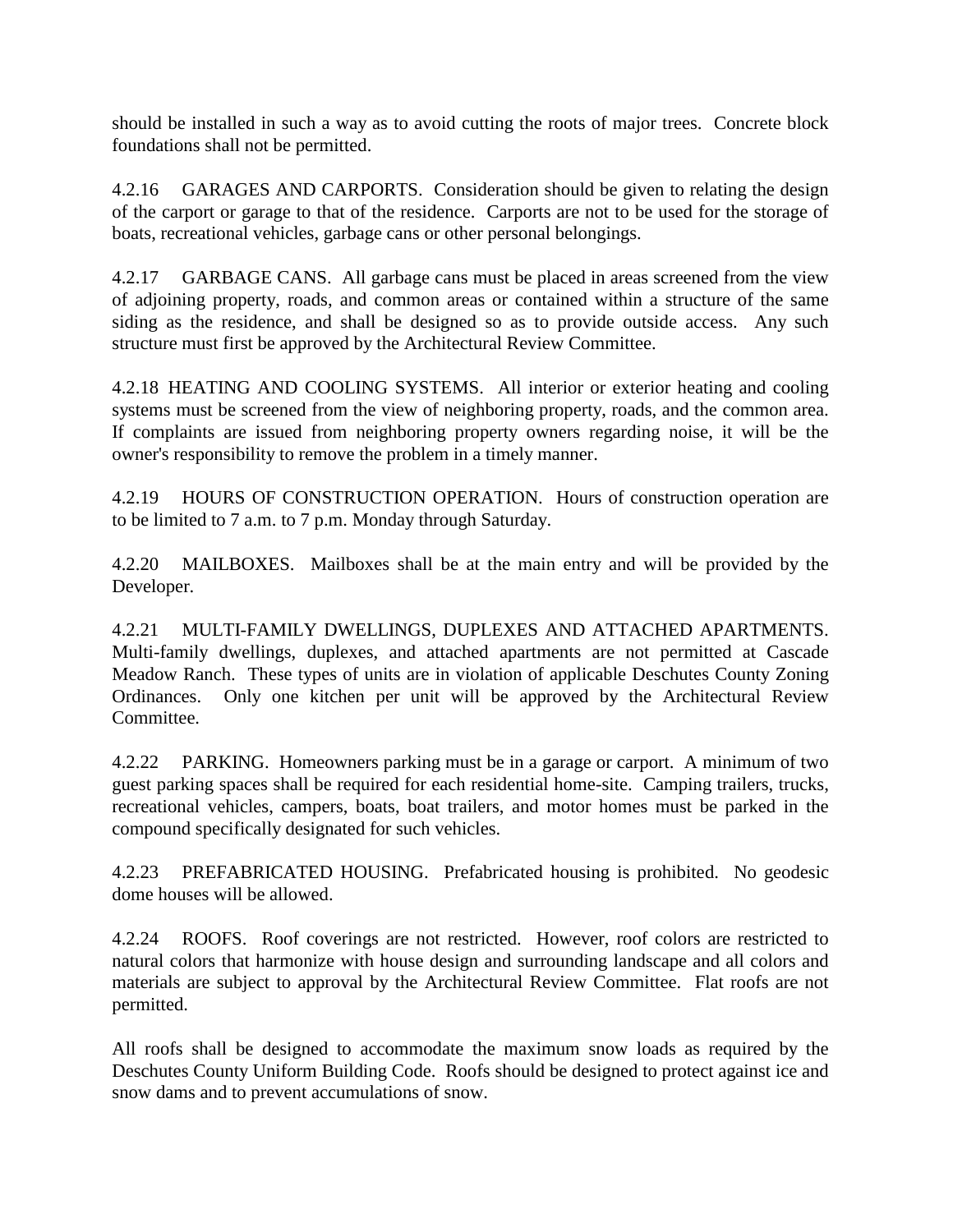4.2.25 SERVICE YARDS. When not provided by other structures, each residence should have a screened service yard enclosed garbage and trash containers, firewood, clotheslines, bicycles, and other outdoor maintenance equipment and must be placed where they will not be seen from the roads, common area, or neighboring home sites. All screening must have prior Architectural Review Committee approval.

4.2.26 HOMESITE IDENTIFICATION MARKERS. Residential identification (a street number) is required for each home site in order to provide emergency service departments with specific locations per State ORS 401.720 and Deschutes County Ordinance 81-016, the latter ordinance carrying a \$500 maximum fine for non-compliance. With the exception of condominiums, cluster houses and commercial facilities which have special requirements, all residences must have Deschutes County issued street numbers either on the building in such a position as to be plainly visible and legible from a distance of fifty feet (50' or on an approved post placed within a twenty-foot (201) radius of the intersection of the closest street and the driveway of the residence and must face the street.

All numbers on posts must be of an approved size, either routed into the post or securely affixed thereto, and painted black. Posts themselves may be unpainted or stained to harmonize with natural wood tones of the surrounding landscape. Street numbers placed on buildings shall contrast with their background.

Drawings and specifications of approved markers (posts) are available from the Architectural Review Committee office. All other marker designs (except those previously approved) must be submitted to the Architectural Review Committee for approval, showing the proposed location and applicable submittal fee. Exceptions to the sign criteria may be granted by the Architectural Review Committee upon written request.

4.2.27 CONTRACTOR SIGNS. One sign only, identifying the general contractor during construction is permitted. Wording of contractor sign shall be limited to the name and phone number of the contractor, the words "Contractor" or "General Contractor", if not contained in the firm name.

Subcontractor and material men signs are prohibited. Contractor signs must be removed upon completion of construction.

A sign must be single sided, black lettering on a natural background with a maximum area of 430 square inches, and the longest dimension not greater than 24 inches. No "molded plastic" type signs are allowed. The sign shall be on its own post and shall not be placed higher than 42 inches from the prevailing ground plane. The sign must be maintained in an upright position, (not leaning) and be in good repair. The sign must be placed no closer than 20 feet nor more than 24 feet from the nearest roadway, and be approximately parallel to the centerline of the roadway. No signs are permitted within the building, e.g. placed in windows. No signs are permitted in the common areas. The signs shall be placed on the entry side of the home site.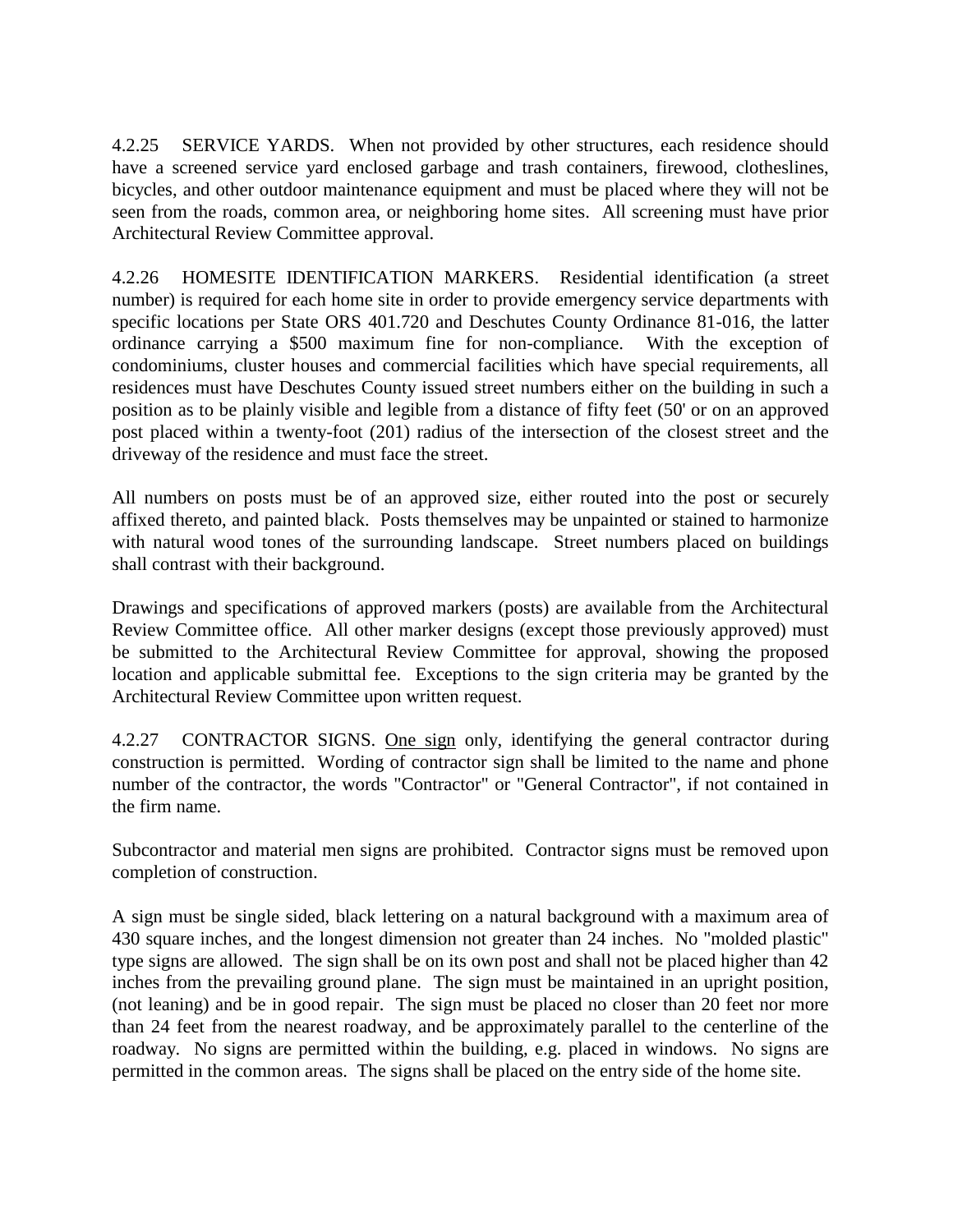Real estate signs are prohibited in Cascade Meadow Ranch. Open Houses are acceptable for Real Estate agents only. The main entry is secured, restricting access to the general public. Cascade Meadow Ranch suggests that property for sale be shown by appointment only accompanied by the property owner or his appointed representative.

Any other signs, flags, banners, or devices used to attract the public, whether on the road, on the property, displayed in windows, etc., are strictly prohibited. Non-conforming signs will be removed by the Architectural Review Committee or the Property Manager.

No other signs shall be permitted except as specified in this section.

4.2.28 SOLAR HEAT SYSTEMS. All solar heating systems will be designed in such a manner not to be aesthetically offensive. Any solar heat system must be reviewed on an individual basis, and requires the approval of the Committee.

4.2.29 SPARK ARRESTORS. Spark arrestors are required on all fireplace flues in accordance with the Uniform Building Code.

4.2.30 STAGING AREA. Each construction approval submittal must designate at least one staging area for a home site, subject to approval by the Committee.

4.2.31 TRAILERS AND MOBILE HOMES. Storage of mobile homes, or motor homes, recreation vehicles, campers, trailers, and camp trailers are prohibited on home sites. Tents and other temporary structures, except as provided in paragraph 4.2.1 are not allowed.

4.2.32 UTILITIES. All connections from trunk lines to individual structures must be underground. Exposed plumbing and electrical lines are not allowed. Materials must conform to the State Electrical and Plumbing Codes.

## 4.3 LANDSCAPING POLICIES

4.3.1 DRIVEWAYS. Driveways must not be lined with logs or rocks that would otherwise hinder emergency vehicles and which would be hidden under accumulations of snow.

4.3.2 FIREWOOD. Firewood is to be stacked in an orderly manner in one location, preferably not in view of roads, common areas, etc. Bright colored tarps covering wood are not allowed, but must be brown or a blending color with the surroundings. It is suggested that screening be considered to hide the wood yard.

4.3.3 FLOWERS. Flowers are not restricted. However, trees and shrubs should be indigenous to Oregon and are subject to Architectural Review Committee approval.

4.3.4 GROUND COVER. On areas not landscaped, existing ground cover should be maintained, provided however, that maintenance shall not increase fire danger that would otherwise exist.